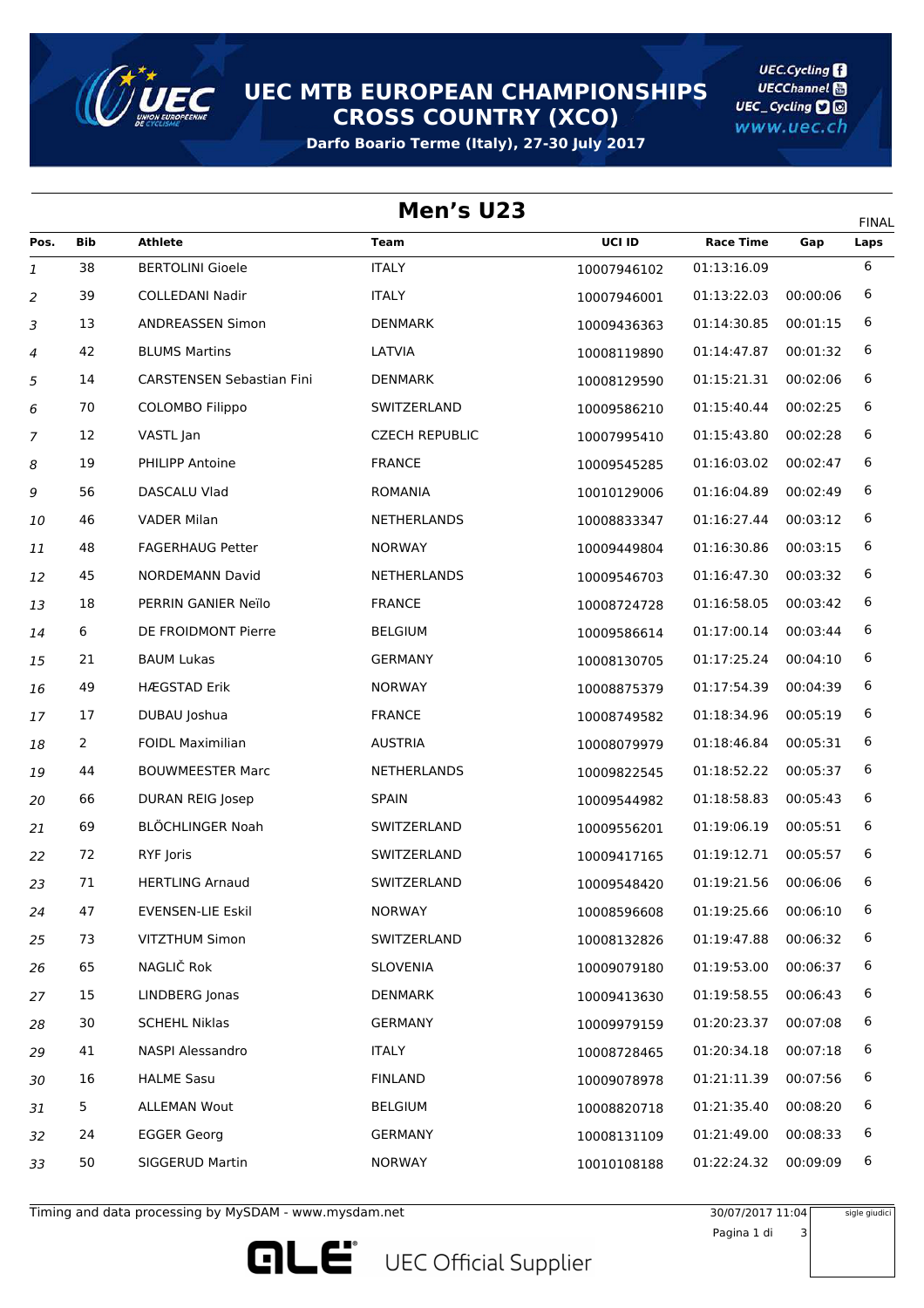## **Men's U23**

| Pos.       | Bib          | <b>Athlete</b>             | Team                  | UCI ID      | <b>Race Time</b> | Gap      | FINAI<br>Laps |
|------------|--------------|----------------------------|-----------------------|-------------|------------------|----------|---------------|
| 34         | 58           | FILATOV Ivan               | RUSSIAN FEDERATION    | 10009250750 | 01:22:55.73      | 00:09:40 | 6             |
| 35         | 55           | ROCHA João                 | PORTUGAL              | 10009881250 | 01:23:22.24      | 00:10:07 | 6             |
| 36         | 67           | <b>BURMAN Joel</b>         | SWEDEN                | 10010129814 | 01:23:22.51      | 00:10:07 | 6             |
| 37         | 26           | <b>HOFMANN Robin</b>       | <b>GERMANY</b>        | 10009586715 | 01:23:40.81      | 00:10:25 | 6             |
| 38         | 32           | <b>DINA Márton</b>         | <b>HUNGARY</b>        | 10008816775 | 01:23:59.50      | 00:10:44 | 6             |
| 39         | $\mathbf{1}$ | <b>BSCHERER Moritz</b>     | <b>AUSTRIA</b>        | 10008814755 | 01:24:12.30      | 00:10:57 | 6             |
| 40         | 52           | <b>HELTA Filip</b>         | <b>POLAND</b>         | 10009547410 | 01:24:40.28      | 00:11:25 | 6             |
| 41         | 61           | <b>VAVILOV Arsentii</b>    | RUSSIAN FEDERATION    | 10008818900 | 01:25:44.35      | 00:12:29 | 6             |
| 42         | 35           | <b>VALTER Attila</b>       | <b>HUNGARY</b>        | 10009820727 |                  |          | $-1$          |
| 43         | 33           | DINA Dániel                | <b>HUNGARY</b>        | 10009659968 |                  |          | $-1$          |
| 44         | 63           | <b>SKLENARIK Filip</b>     | <b>SLOVAKIA</b>       | 10009372305 |                  |          | $-1$          |
| 45         | 34           | PALUMBY Zsombor            | <b>HUNGARY</b>        | 10008821223 |                  |          | $-1$          |
| 46         | 36           | <b>LESHEM Guy</b>          | <b>ISRAEL</b>         | 10009545992 |                  |          | $-1$          |
| 47         | 3            | RITZINGER Felix            | <b>AUSTRIA</b>        | 10008820011 |                  |          | $-1$          |
| 48         | 51           | <b>BOGUSLAWSKI Marceli</b> | <b>POLAND</b>         | 10009547511 |                  |          | $-1$          |
| 49         | 64           | <b>ULIK Matej</b>          | SLOVAKIA              | 10009336737 |                  |          | $-2$          |
| 50         | 77           | <b>YILMAZ Yunus</b>        | <b>TURKEY</b>         | 10009240747 |                  |          | $-2$          |
| 51         | 80           | SKOBEEV Igor               | <b>UKRAINE</b>        | 10010900558 |                  |          | $-2$          |
| 52         | 81           | ROMAN Aleksandar           | <b>SERBIA</b>         | 10008819203 |                  |          | $-2$          |
| 53         | 76           | YAVUZ Emre                 | <b>TURKEY</b>         | 10010722726 |                  |          | $-2$          |
| 54         | 78           | KONYAEV Oleksandr          | <b>UKRAINE</b>        | 10009442225 |                  |          | $-3$          |
| 55         | 37           | <b>SESSLER Guy</b>         | <b>ISRAEL</b>         | 10008822031 |                  |          | -3            |
| <b>DNF</b> | 11           | PRŮDEK Matej               | <b>CZECH REPUBLIC</b> | 10009544780 | <b>DNF</b>       |          |               |
| <b>DNF</b> | 22           | <b>BRANDL Maximilian</b>   | <b>GERMANY</b>        | 10009586513 | <b>DNF</b>       |          |               |
| DNF        | 43           | <b>RIFAT Levent</b>        | MACEDONIA             | 10010790323 | <b>DNF</b>       |          |               |
| DNF        | 54           | ZAMROZNIAK Jakub           | <b>POLAND</b>         | 10008822233 | <b>DNF</b>       |          |               |
| DNF        | 57           | <b>MOLNAR Ede-Karoly</b>   | <b>ROMANIA</b>        | 10010776276 | <b>DNF</b>       |          |               |
| DNF        | 68           | <b>ALBIN Vital</b>         | SWITZERLAND           | 10010129511 | <b>DNF</b>       |          |               |
| DNF        | 79           | KOZLOVSKYY Volodymyr       | <b>UKRAINE</b>        | 10009839420 | <b>DNF</b>       |          |               |
| DNS        | 7            | ANGELOV Lachezar           | <b>BULGARIA</b>       | 10016134619 | <b>DNS</b>       |          |               |
| DNS        | 8            | MUHTAROV Ivan              | <b>BULGARIA</b>       | 10010649065 | <b>DNS</b>       |          |               |
| DNS        | 9            | <b>TATAR Onur</b>          | <b>BULGARIA</b>       | 10053596726 | <b>DNS</b>       |          |               |
| DNS        | 28           | KINDLER Mark               | <b>GERMANY</b>        | 10010687663 | <b>DNS</b>       |          |               |
|            |              |                            |                       |             |                  |          |               |

*Finish line Commissaire: Mr Daniele Balzi (ITA) President of the Commissaires Panel: Mr Hubert Emans (NED)*

Timing and data processing by MySDAM - www.mysdam.net



30/07/2017 11:04

Pagina 2 di 3